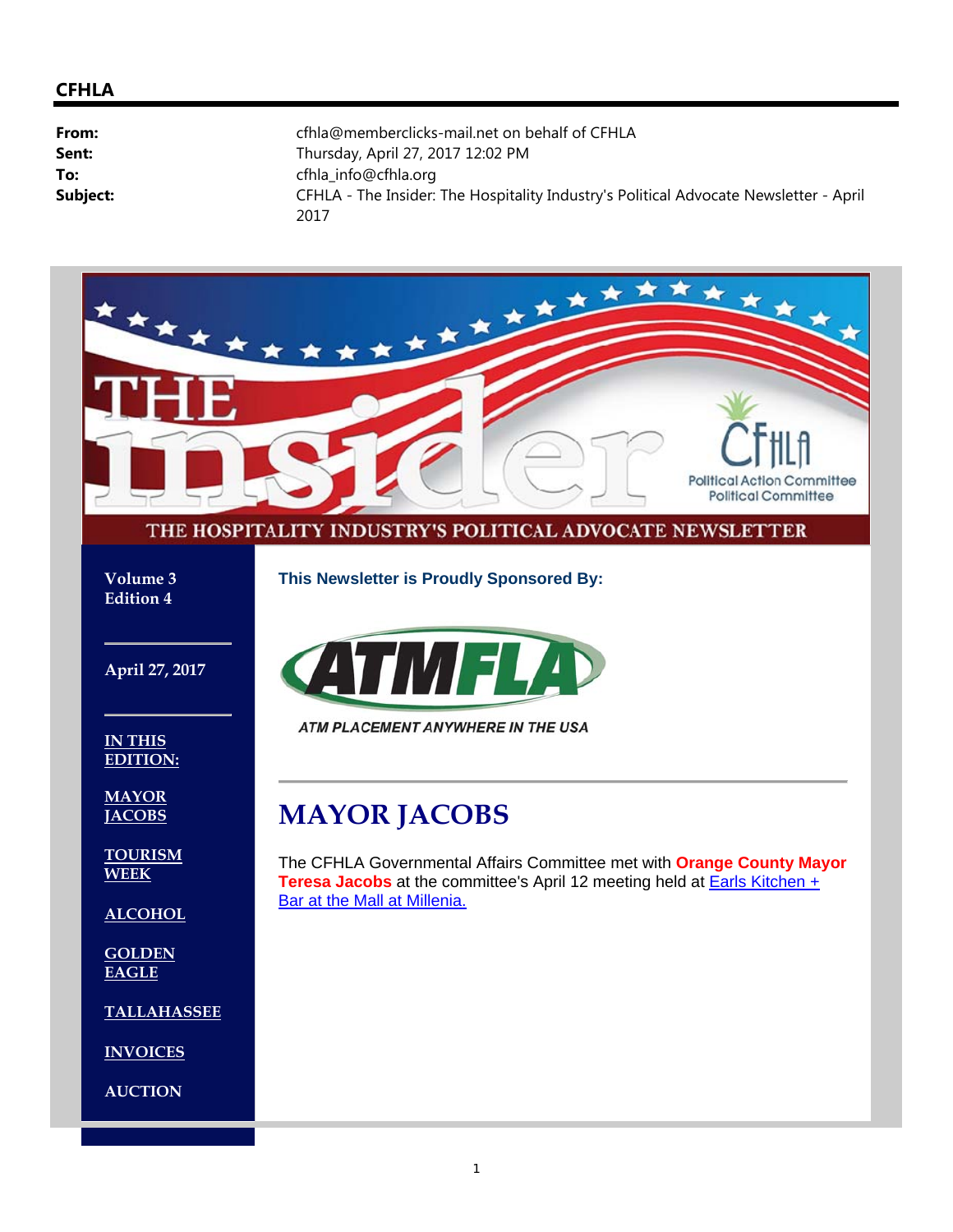#### **RELATED LINKS**

#### **LINKS OF INTEREST**

**Florida Governor Rick Scott**

**State of Florida Senate**

**State of Florida House of Representatives**

**Orange County**

**Osceola County**

**Seminole County**

**City of Orlando**

**City of Kissimmee**

**City of Sanford**



Orange County Mayor Teresa Jacobs with CFHLA Board Chairman David Bartek (right) of Loews Hotels and CFHLA Governmental Affairs Committee Chairman Peter Kacheris (left) of the Hilton Orlando Bonnet Creek / Waldorf Astoria Orlando

The GA Committee had a very productive conversation with Mayor Jacobs relating to a number of **Orange County Hospitality Industry concerns**, especially relating to continued investments at the **Orange County Convention** Center, ensuring pro-Hospitality individuals are appointed to the **Tourist Development Council** and amending Orange County's alcohol ordinance to expand hours of sale and service.



The CFHLA Governmental Affairs Committee met with Orange County Mayor Teresa Jacobs to discuss current and future investments related to the Hospitality Industry in Orange County

Mayor Jacobs thanked CFHLA for the Association's continued involvement in community-strengthening initiatives as well as CFHLA's role in producing the Mayor's **"State of the County"** address held on April 7th at I-Drive 360.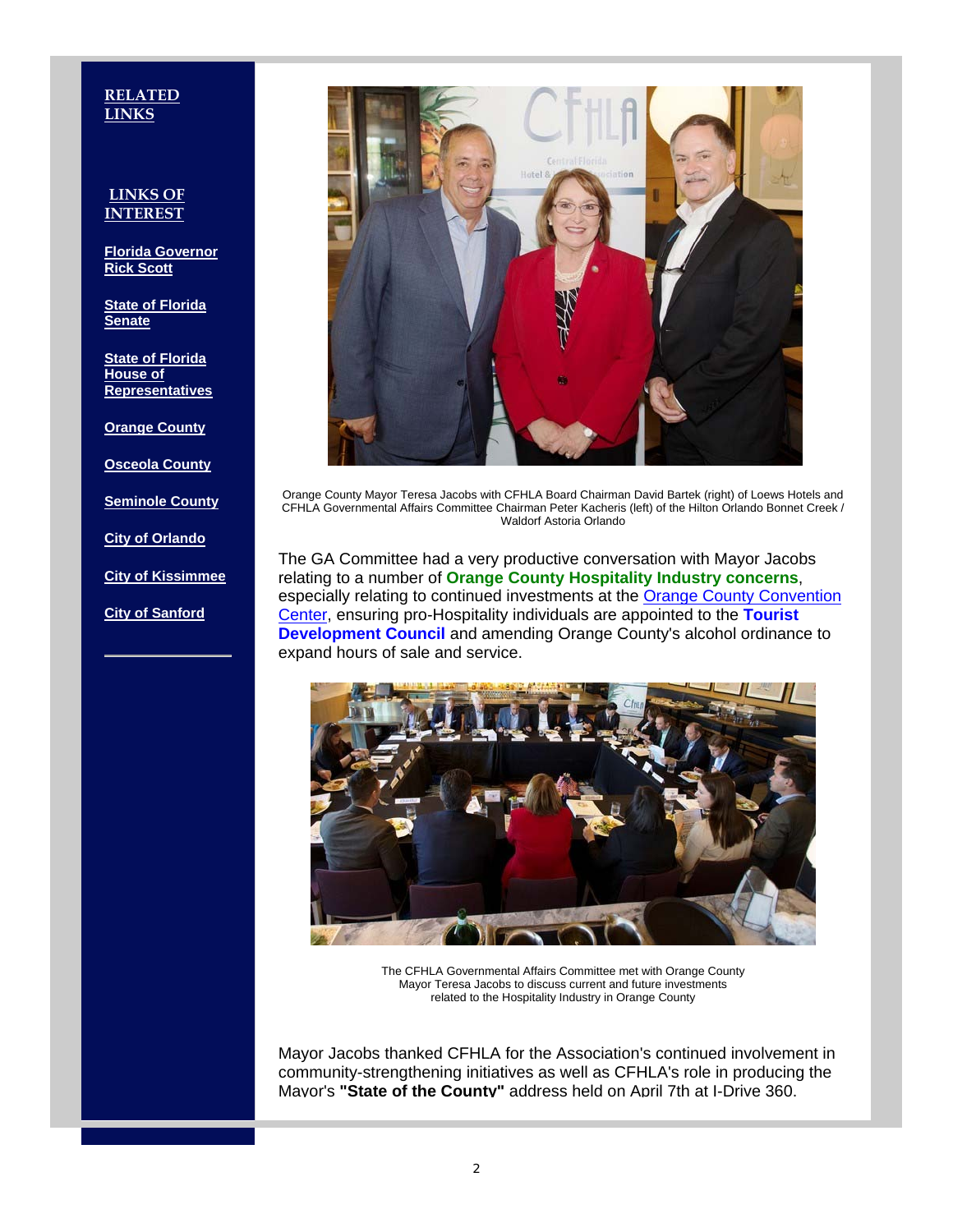The CFHLA Governmental Affairs Committee will meet again on Wednesday, May 10th at Universal Orlando with **Orange County Sheriff Jerry Demings.**

#### **TOURISM WEEK**

**National Travel and Tourism Week is May 7 -13** and CFHLA has partnered with **Orange, Osceola and Seminole Counties** to recognize the importance of the Hospitality Industry to the Central Florida region.

On Monday, May 8th, the **Osceola County Board of County Commissioners** will offer a formal proclamation recognizing National Travel and Tourism Week in Osceola County, while **similar proclamations will be declared the following day, May 9th, in Orange and Seminole Counties.**

Any CFHLA Members interested in attending County Commission meetings on May 8th or 9th to represent CFHLA for these proclamations should contact CFHLA Public Policy Director, Kevin Craig, at publicpolicy@cfhla.org

#### **ALCOHOL**

After several months of CFHLA collaboration with Orange County government staff, a CFHLA **amendment to the County's hours of alcohol sale/service ordinance will go before a "public hearing"** during the May 9th Orange County Board of County Commissioners meeting.

This amendment would allow alcohol sales/service to occur between **7 AM and 2 AM**(currently 11 AM - 2 AM) at any licensed Orange County hotel or motel, with the exception of any private hotel guest room, in which case service may continue until 3 AM, as is currently allowed. The amendment would also expand hours of alcohol sales and service to any **Orange County food service establishment** holding a license that is also licensed to serve meals by the **Division of Hotels and Restaurants of the Department of Business and Professional Regulation**.

Expanding hours of alcohol sale and service to begin earlier in the morning will *allow Orange County hoteliers to provide greater customer service*, as it relates to brunch opportunities in addition to satisfying international visitors seeking to enjoy adult beverages while watching sporting events taking place abroad that may be televised prior to 11 AM here in Central Florida.

This amendment would also make Orange County policy consistent with that of the City of Orlando, where hours of alcohol sale and service have been permitted to begin at 7 AM for the past several years.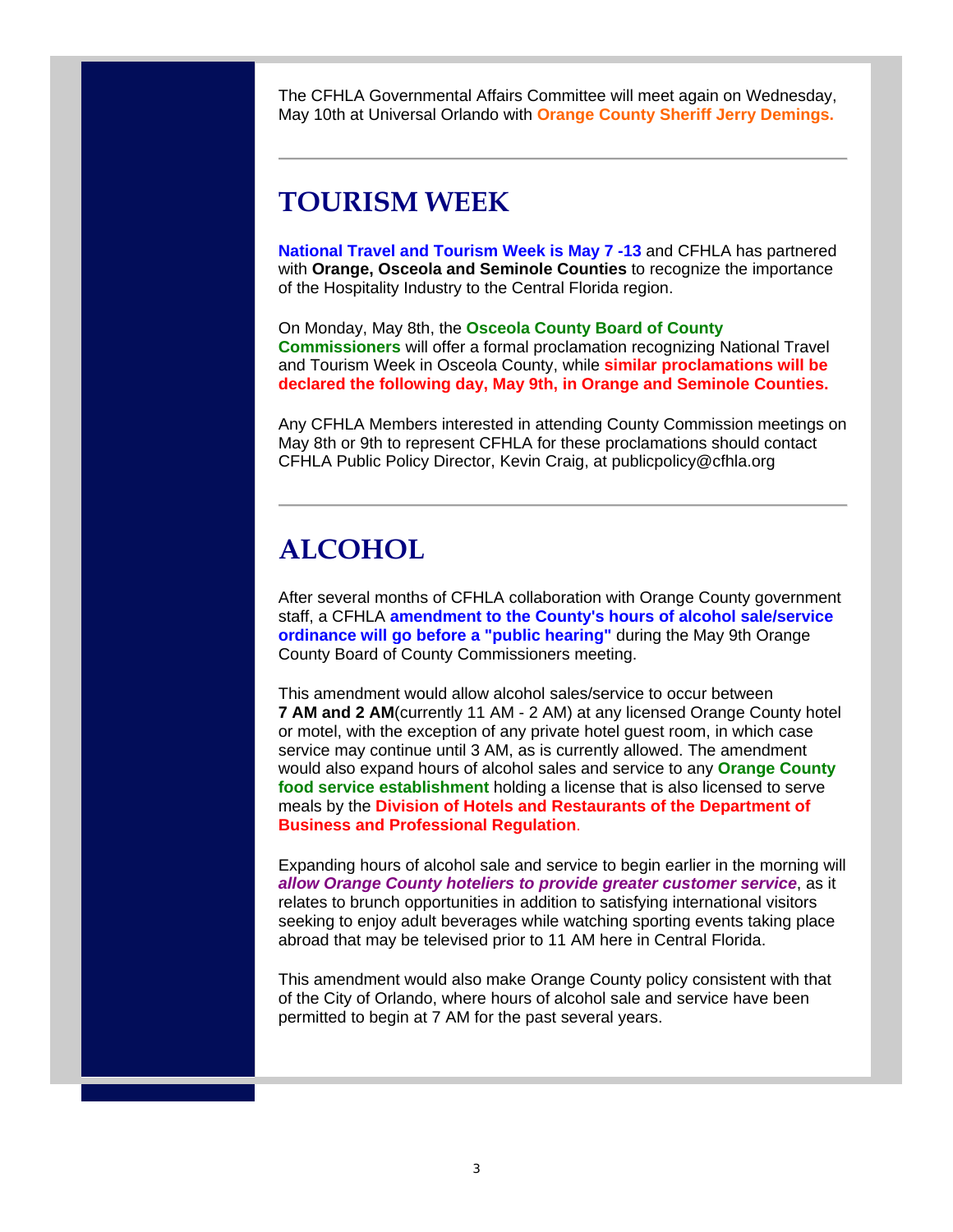## **GOLDEN EAGLE**

On Tuesday, April 11th, the **Central Florida Council for Boy Scouts of America** conducted their annual Golden Eagle Dinner at the Amway Center in downtown Orlando.



Osceola County Commissioner - District 1, Peggy Choudhry (center) with CFHLA Board Member Cindy Staley (left) of Sheraton Lake Buena Vista Resort and CFHLA Board Treasurer Jesse Martinez (right) of the Alfond Inn at Rollins

**The CFHLA Foundation** once again secured a table at this community event and CFHLA Members in attendance were joined by **Orange County Commissioner Betsy VanderLey.**



(from left to right) CFHLA Board Treasurer Jesse Martinez of the Alfond Inn at Rollins, CFHLA Board Member Cindy Staley of the Sheraton Lake Buena Vista Resort, Orange County Commissioner - District 1 Betsy VanderLey and CFHLA Board Assistant Treasurer Sonja Giselbrecht of the Sheraton Suites Orlando Airport.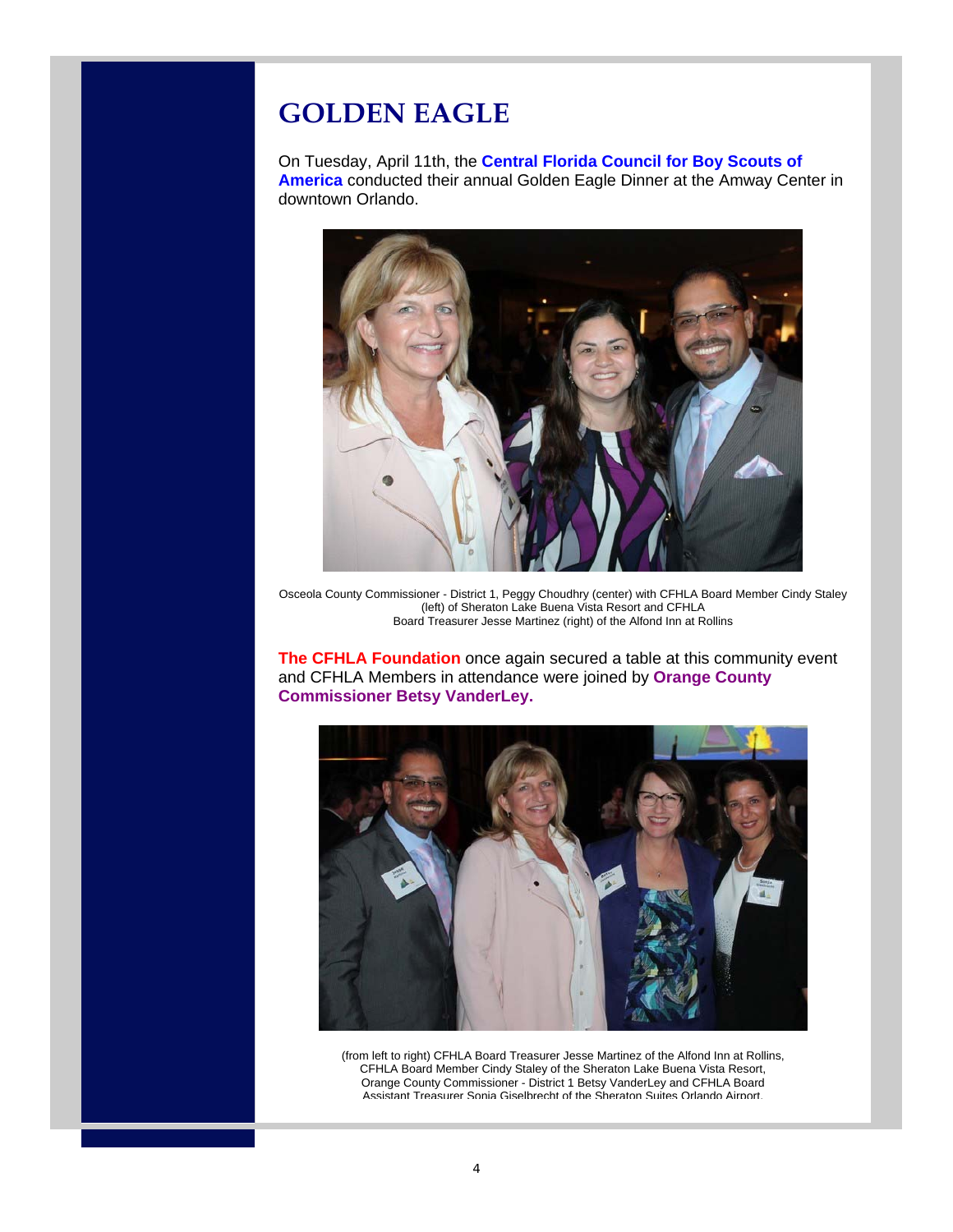Commissioner VanderLey, who has family ties to scouting in Central Florida, joined CFHLA Board Members **Sonja Giselbrecht, Jesse Martinez, Laura Sherman** and **Cindy Staley** at this event, which featured the presentation of the 2017 Golden Eagle Award to **Charlie Gray** of GrayRobinson.

## **TALLAHASSEE**

With **Florida's Legislative Session** scheduled to conclude on Friday, May 5th, legislators in both the House and Senate have yet to come to an agreement on a budget deal and still must sort through differences on bills relating to vacation rentals, gambling and other priorities.

Perhaps the biggest question remaining for Florida's Tourism Industry is *how much money will House and Senate leaders agree to set aside for VISIT FLORIDA?* While the House will likely see most of their proposed reforms added to VISIT FLORIDA's operations, the unknown is how much political capital Senate leadership is willing to spend to secure VISIT FLORIDA funding while also seeking funding for water projects and higher education.



**CFHLA continues to advocate** for continued VISIT FLORIDA funding of **\$76 million per year,** as was allocated during the 2016 Session. While unlikely, tourism leaders hope that the reduction in funding is minimal, as Florida's tourism promotion efforts and economy as a whole will be negatively impacted by any cut in funding to VISIT FLORIDA.

# **INVOICES**

This week, CFHLA mailed out **CFHLA Political Action Committee (CFHLA-PAC) invoices** to all CFHLA Members. Payment of these \$50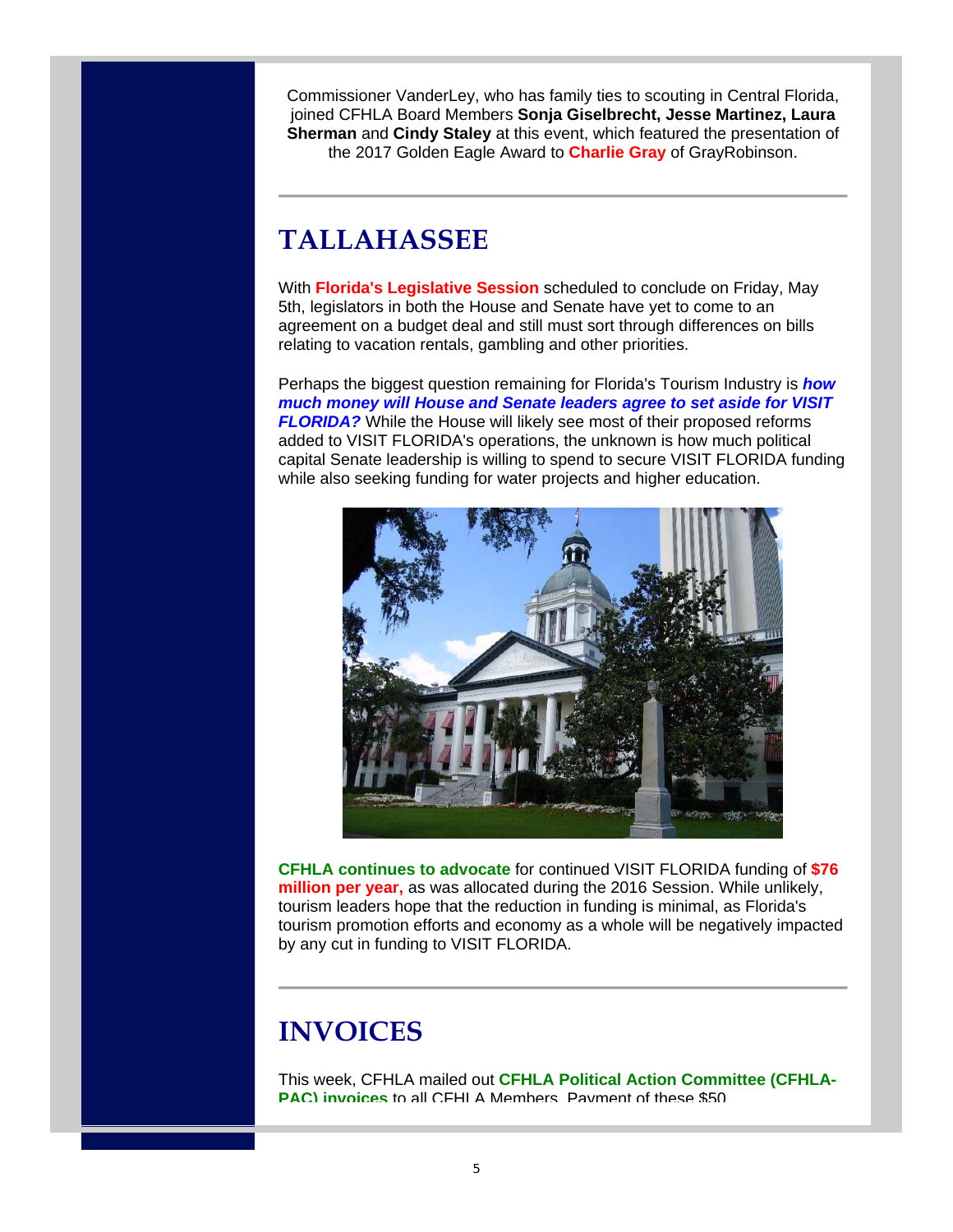for CFHLA Board Members, CFHLA Ex-Officios, CFHLA-PAC Board Members and CFHLA Allied Relations Council Board Members.

PAC dues funds are utilized to support the CFHLA-PAC in *its efforts to identify and endorse Hospitality-friendly candidates* through rigorous candidate interviews and then financially support these endorsed candidates so that they may serve as **"Tourism Leaders"** in Elected Office locally and in the State Capitol.

For CFHLA Members who wish to serve on the CFHLA-PAC and Political Committee Boards of Directors, **payment of this \$50 invoice is required for eligibility** to be placed on the PAC/PC Boards ballot during the election process in the Fall.

For any questions relating to PAC invoices and/or the PAC Board election process, please contact CFHLA Public Policy Director, Kevin Craig, at publicpolicy@cfhla.org

### **AUCTION**

The annual **CFHLA-PAC Online Auction** fundraiser is set to occur from **Wednesday, May 31st to Wednesday, June 7th** on the CFHLA Website.

This important fundraiser for the CFHLA-PAC traditionally features hotel stays, golf packages, wine and other Hospitality items contributed by CFHLA **Members** 

**Please look for an email "kick-off"** of this CFHLA-PAC Online Auction on May 31st.

## **LINKS**

**Below please find news articles relating to the political interests of the Hospitality Industry:**

**Opposition Mounts in Miami to New Plan for Casino**

**Tourism Leaders Sound Off on Reported Cuts to Visit Florida Funding**

**Hundrends of Haitian Disney Employees May have to Leave U.S.**